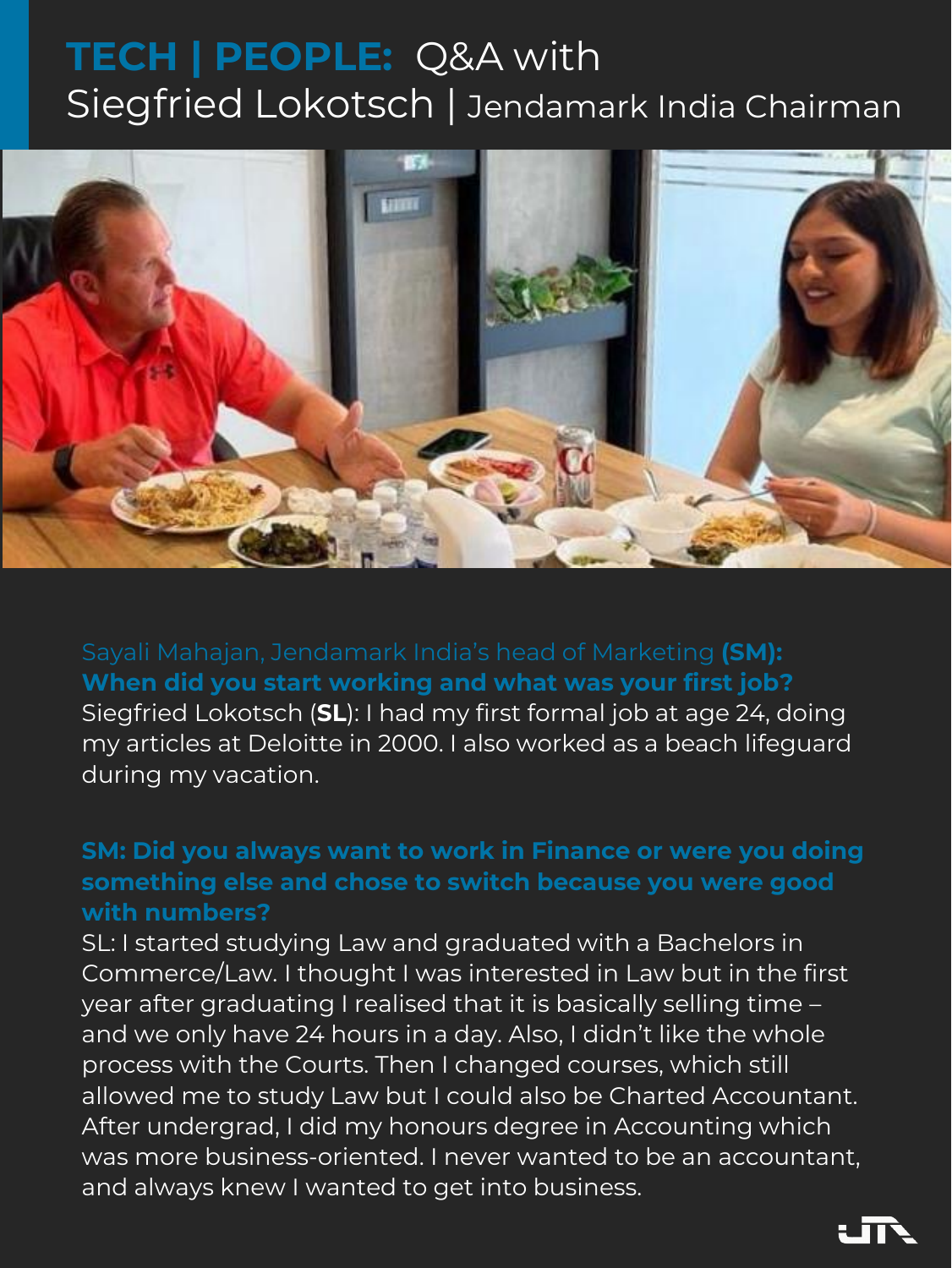

# **SM: Did you have a family business?**

SL: My father started his career in the automotive industry at General Tyre in Port Elizabeth (now Gqeberha). He then got a job at Nissan and moved to Pretoria. He met my mother in 1970 and they got married. I was born in 1975. In 1986, he was still working in supply chain management at Nissan. His job was to get the CKD parts from Japan to assemble in South Africa. Nothing was manufactured locally. His best friend owned a business transporting cars from the manufacturer to the dealer. There are two ways of doing that: 1. You can send it on a truck. 2. You can drive the car to the dealer if it's not too far. The friend met with an accident, so his wife approached my dad and asked if he would like to handle the business, as he had a lot of automotive experience. So he became a business owner when I was 11 and he ran the company until he retired in 2000. I am not involved in a family business but I got the idea of having my own business from him.

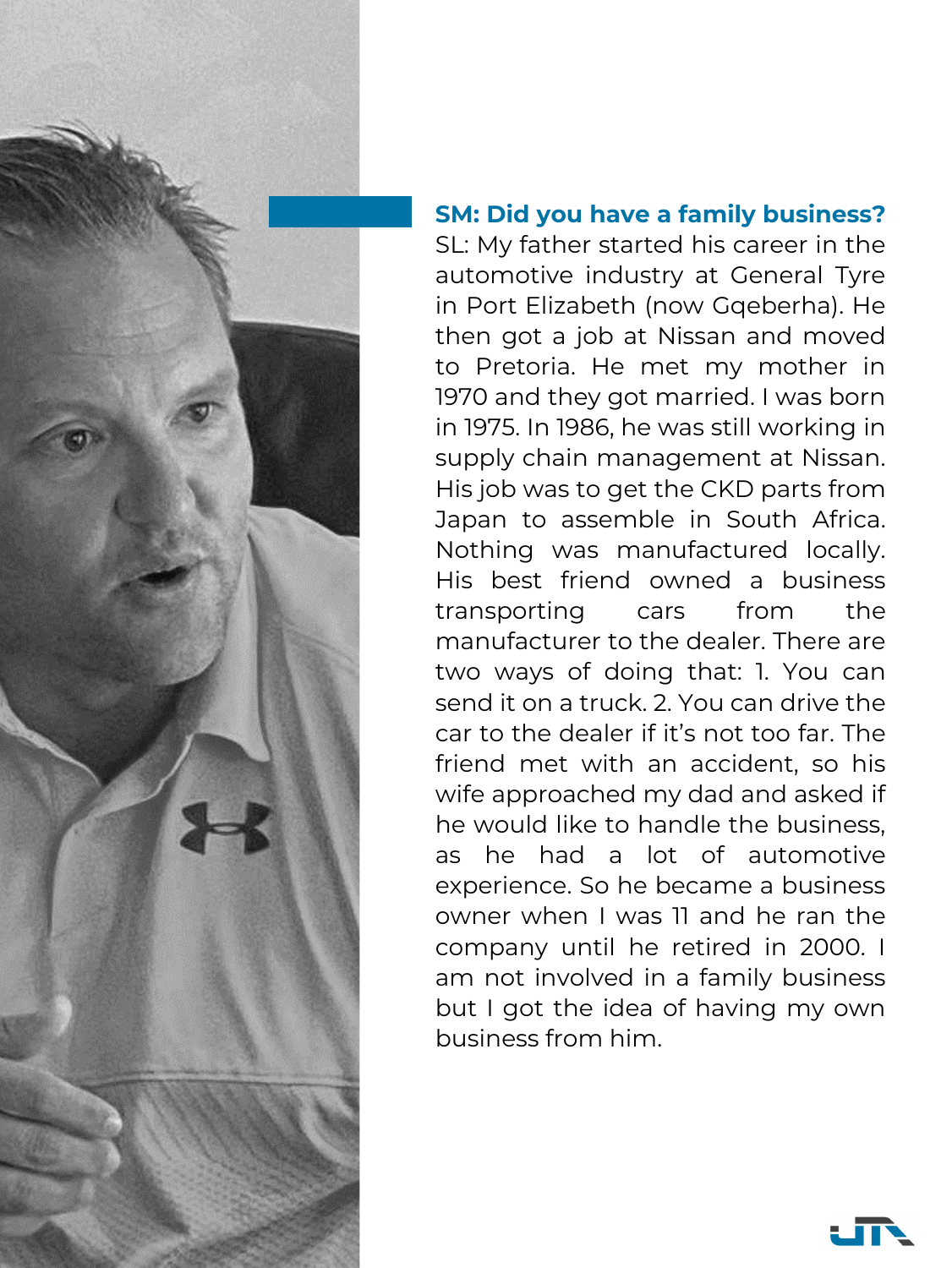#### **SM: What were your thoughts when you first visited India?**

SL: My first experience of India was in 2013. We had gotten an order from Volkswagen for an engine line in which 20% of the order had to go to a local vendor, so I was coming to find a way of doing that. I remember flying to Mumbai and, going through the immigration process, I got a very good feeling about the country. I really loved the aura of the place. I can't explain in words how I felt. I then had fly to Pune – the airport was quite small and the flight was 15 to 20 minutes. When I came out of the airport, I remember seeing a lot of cars and people! It was an overwhelming experience. I had never been in so much traffic before. But I had a very positive feeling, which hasn't changed to this day. I still remember the date – it was 13 September 2013.



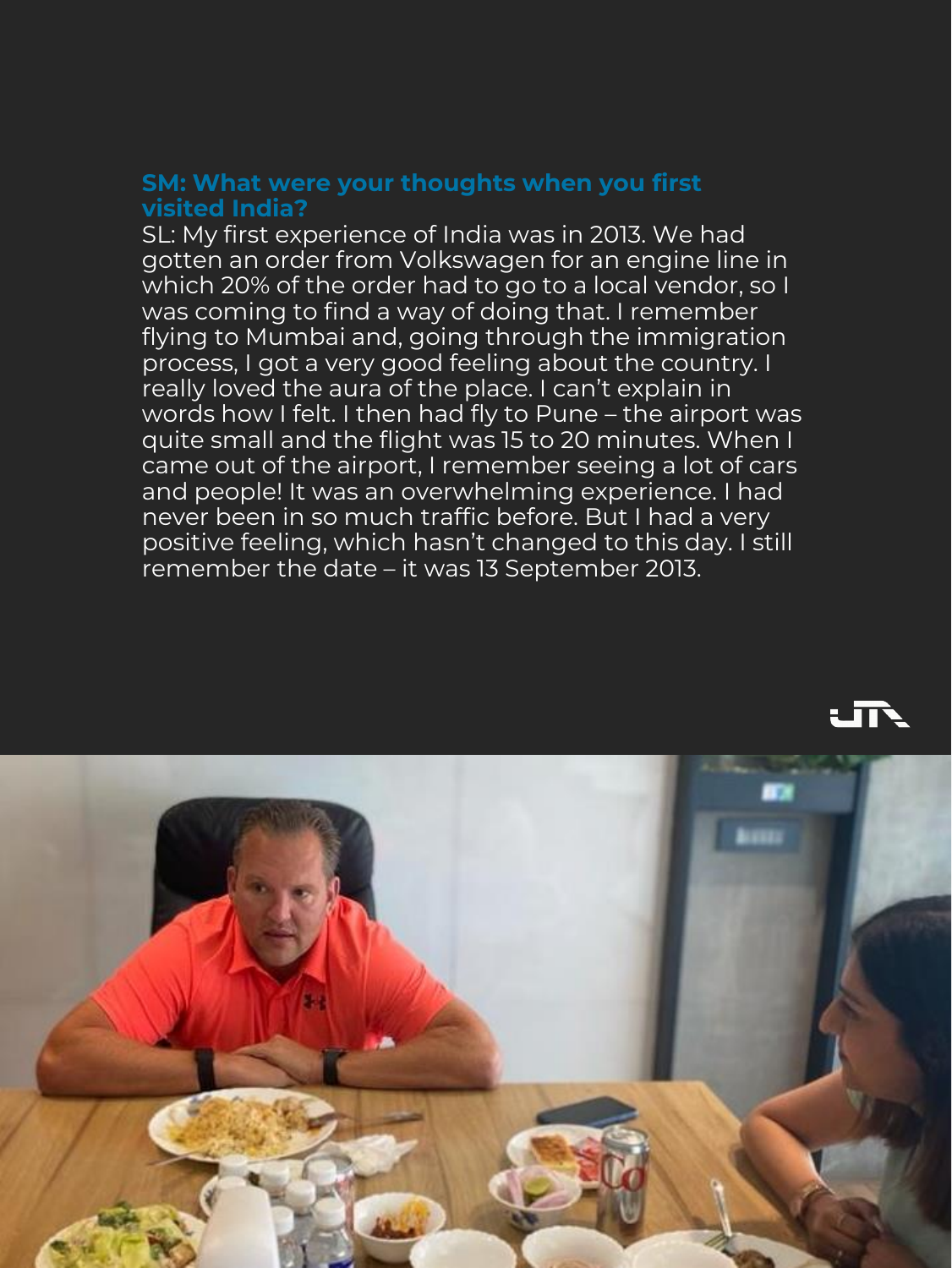#### **SM: Have you ever had a chance to travel around in India aside from work?**

SL: Absolutely! I have been to Goa with my wife, which we enjoyed very much, and we have visited Delhi and Mumbai. India is a great place for a holiday. You can stay at a very good hotel with the best service at a much lower price. Indians are brilliant at hospitality. The best thing about the country is the food and the people. You see the extremes – there are wealthy people and there are poor people living next to them in slums. In spite of this, the energy and positivity is amazing. It really resonates with me because many have so little, yet still want to do something on their own and not wait till the money comes in.

I want to bring my kids here for them to understand how privileged they are and to experience the culture. I love it. My wife likes the shopping because you can find designer brands at the mall at much cheaper prices. I have never felt like an outsider in India and most people speak English, so it's easy to communicate.



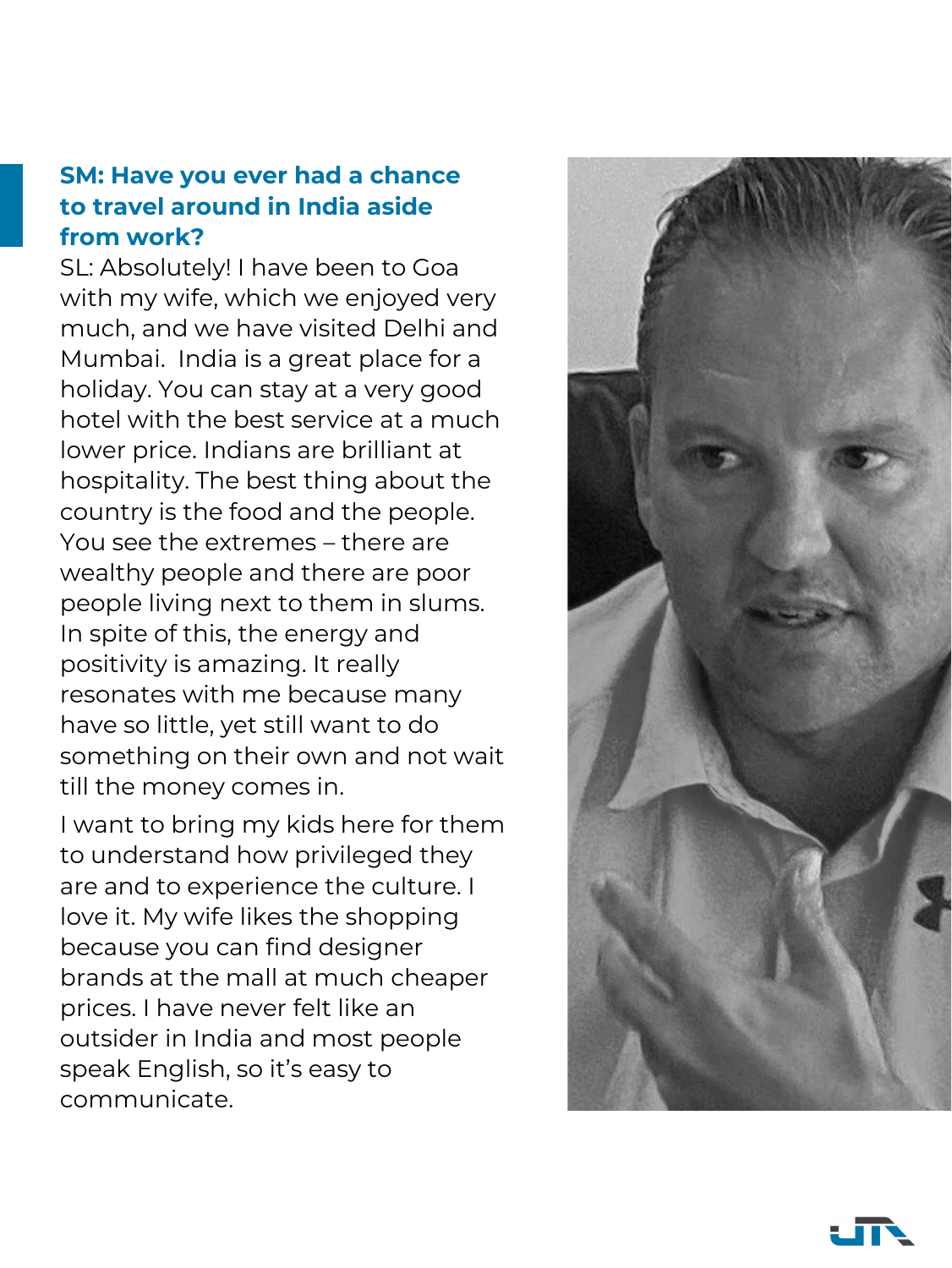## **SM: From a business perspective, how much has your opinion changed from 2013 to now?**

SL: My opinion has not changed at all. The minute I landed here, I saw a huge opportunity in India. When I went back to South Africa and spoke to Quinton, Yanesh and Graeme, I told them I believe India is where China was 20 years ago. I've had a really good feeling about the business from the beginning. I have had good business experiences in India, unlike a lot of foreigners. I have never felt like a foreigner; I felt like I was a part of the community. After my last visit in November, you guys proved that what I believed was right and you can do the business. Honestly, I was a bit sceptical in the beginning but always knew that you are capable of it. I mean, look at the canning lines you have built and how quickly you have learned! Some of the things you make are even better than ours. Look at the Electric Vehicle business, you guys are leading it without any of our input. You made it on your own. Himanshu came up with the idea and he drove it.



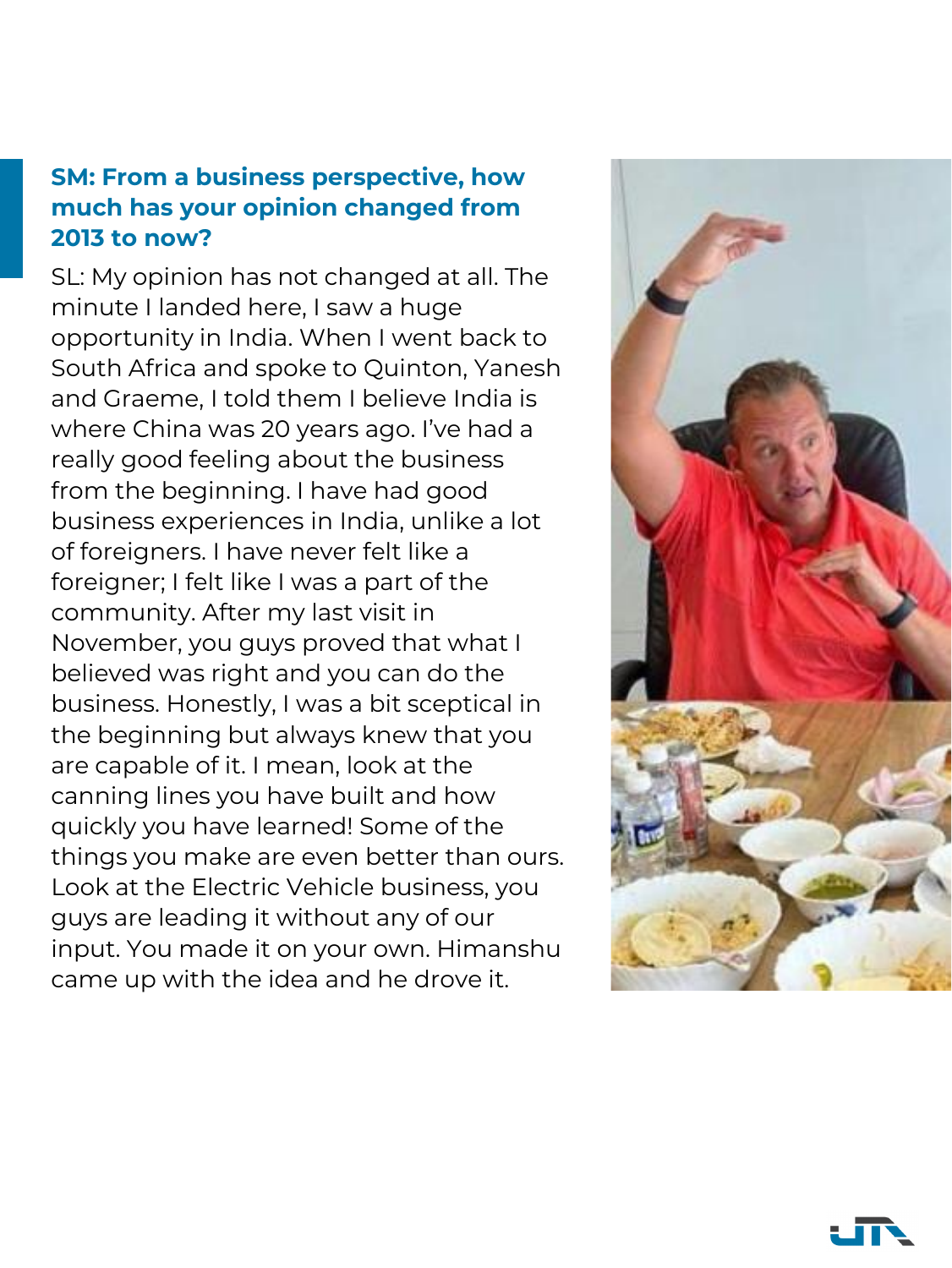# **SM: Now that we have spoken about all the good things, what are the 3 improvement points for Jendamark India, according to you?**

SL: I think to hire more women. But apart from that, off the top of my head, I can't think of anything. The thing I was most critical of was not taking the initiative and making things work without South Africa or anyone saying, "You must do this, you must do that."

Himanshu has managed to galvanise you as a team and get you all to believe, to the point where I can see that you are driving us in South Africa in certain things.

Also nodding in front of customers when we are not wrong. We should be able to stand up and let the customer know if we are not at fault. No-one is perfect, no business is perfect. You have to be open to changes and adopt new things.



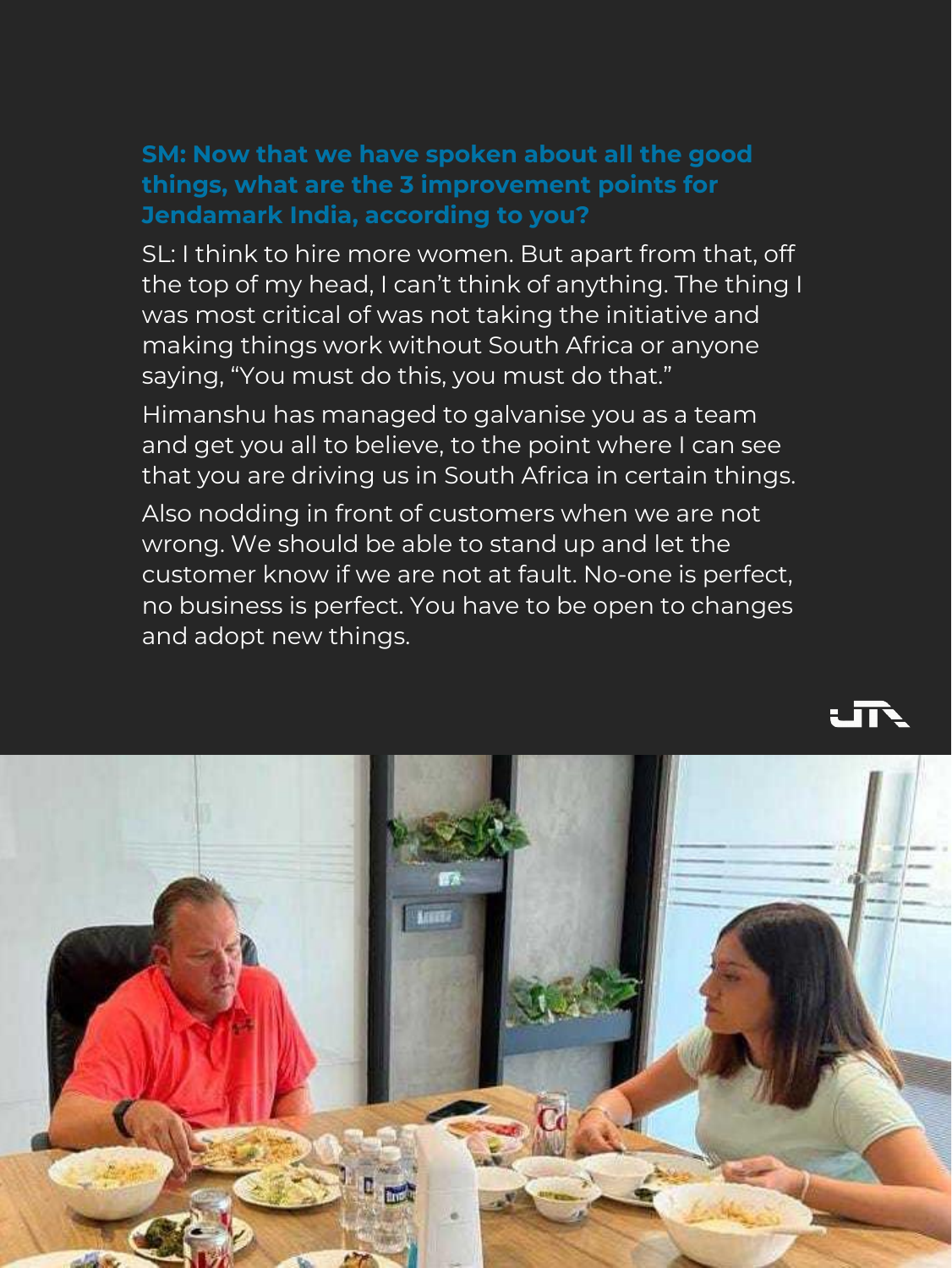

### **SM: Where do you see Jendamark going in the next 5 years – in India and groupwise?**

SL: I think the Indian business will become our main automation hub, with the expansion allowing us to build and export anywhere in the world. You have the people and the tech, and your cost base is low. But, before we get to the rest of the world, I want to focus on India. I want to become the best automation company in India with the best technology in the manufacturing sector.

If I go back to 2013, before we had even started here, I told the South African directors that, if we do it right, the Indian business would be double our existing business. In the next 5 years, I feel it is definitely possible. There is still a lot of scope in automation with the technology that we have in the ODIN Manufacturing ecosystem. Groupwise, I feel we can become one of the leading companies globally in technology and innovation in the manufacturing space. Establishing our ODIN ecosystem allows us to have our dream app store for our own factories and all others.

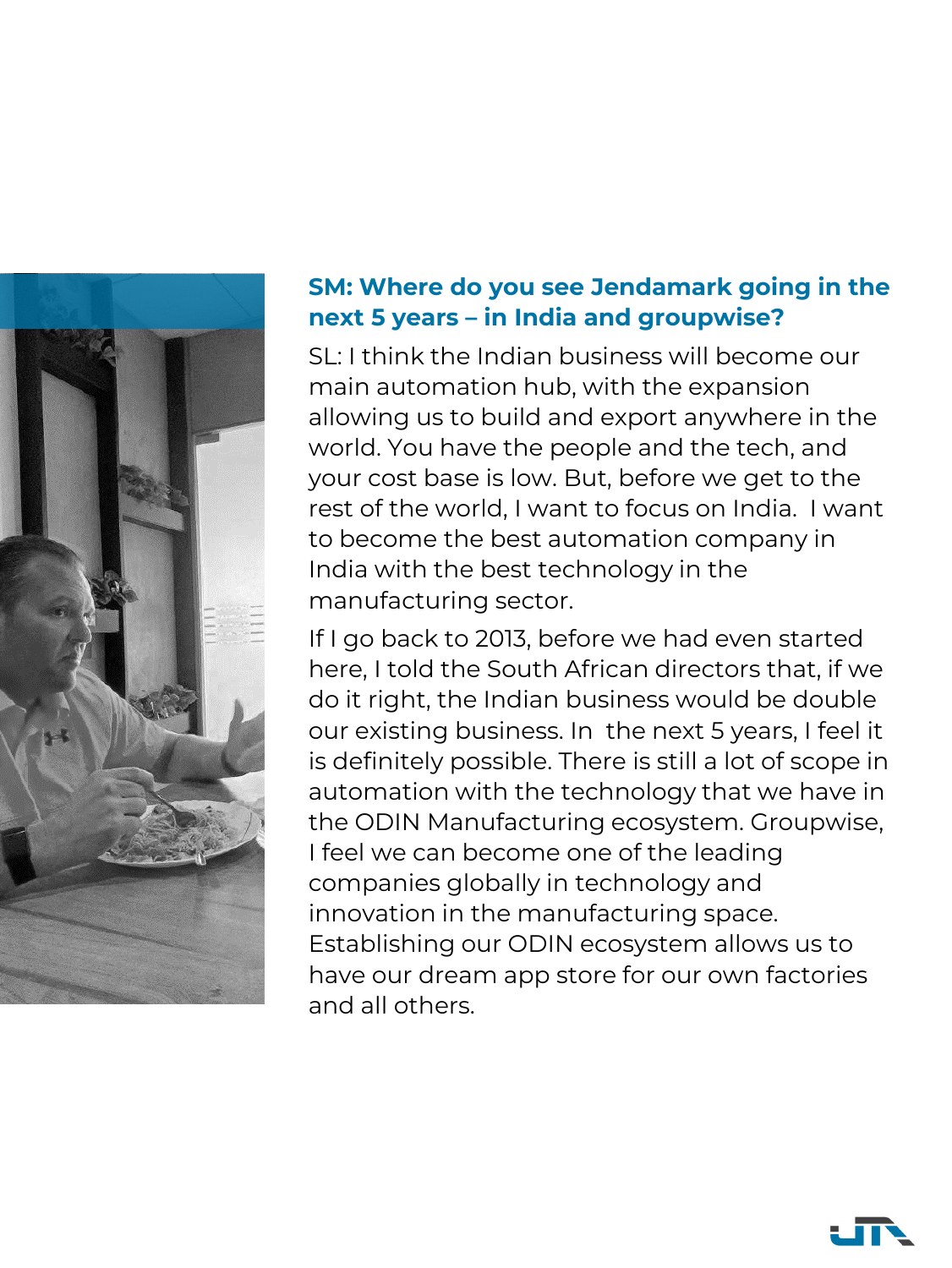**SM: Do you think we Indians need to change our approach, our mindset, or our way of communication while interacting with not only South Africans but also people around the world?** 

SL: You should be the way you are! Embrace your culture; do your job how you do your job. South Africans are South Africans, and Chinese are Chinese, but that does not change anything. You respect each other regardless of where you come from. I think what I have managed to get across is that everybody in the company is the same, we are all part of one team. Like I always say," There is no them, there is only us!"

After my visit in November, I was blown away. I told my



senior management that they all need to visit India to see and learn, and understand from Himanshu how he did it. In my own career, I have always identified and learned from the people who were successful in whatever they were doing.